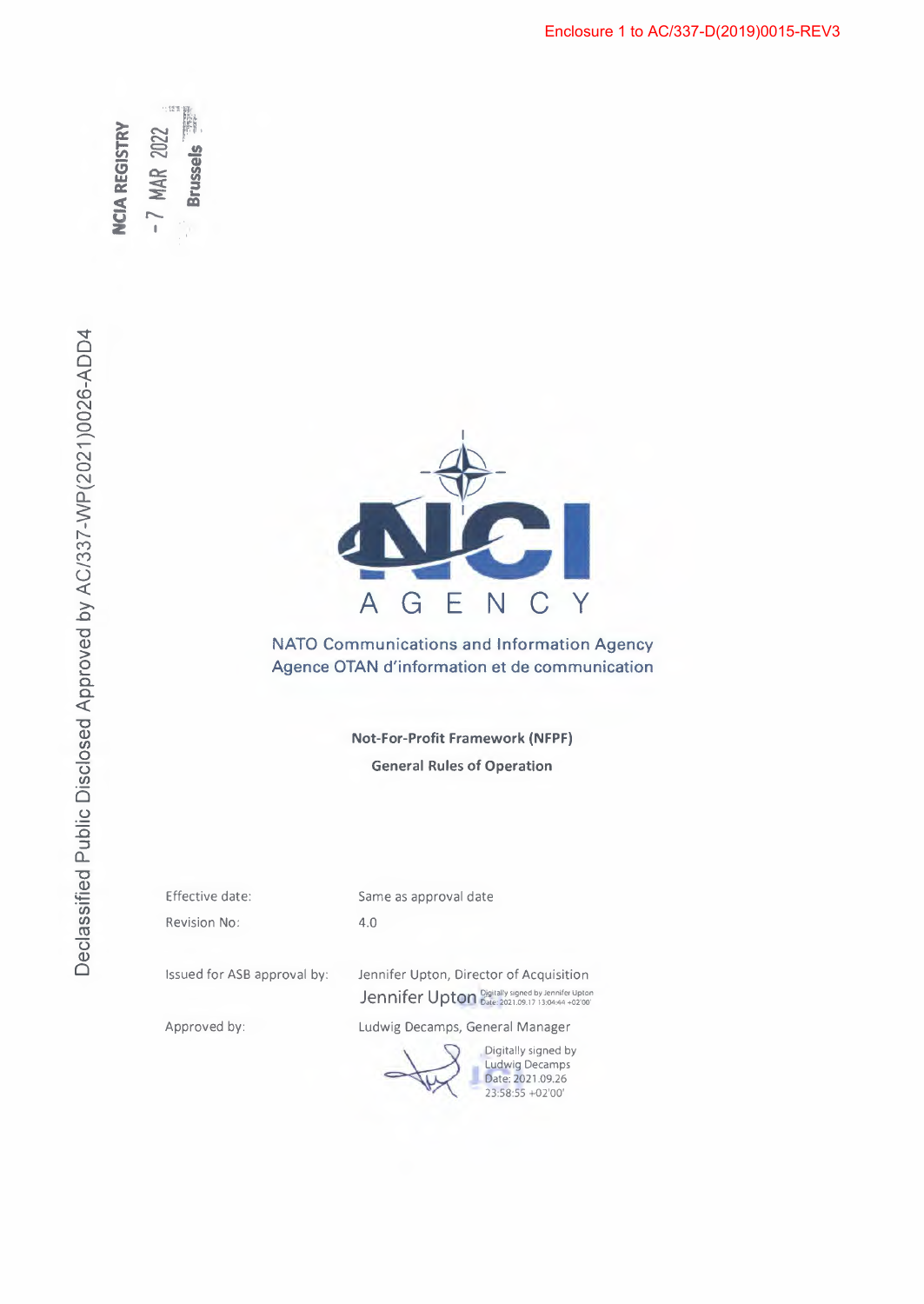

# **Executive Summary**

The NCI Agency contribution to the fulfilment of the Alliance's objectives is encompassed in the Agency mission: delivery of C3 capabilities, provision of secure CIS services and delivery of capabilities and provision of services "other than C3/CIS" to NATO and nations.

The need for expanding cooperation with Not-For-Profit (NFP) organizations was highlighted in the "NCI Agency Workforce Plan and Approaches to Sourcing: Design Principles Governing Capacity and Staff Development" document<sup>1</sup>, and subsequently included in the NCI Agency Strategic Plan<sup>2</sup>.

Engagement with the national defence labs, academic, scientific and research institutions is particularly beneficial for the Agency's activities in capability development.

The Agency proposes establishing this NFP Framework (NFPF). To maximise the re-use of existing policies and procedures, the Framework would be established along the NATO Capability Development process, in compliance with the NATO Financial and Procurement Regulations, and by re-using the best practices and lessons learned from nearly 20 years of the Agency's execution of the Basic Ordering Agreements (BOA) Programme.

Formally, the Framework comprises (i) these General Rules of Operation; and (ii) a NFPF Agreement between the Agency and the participating national NFP organization, without the further involvement of the Board.

Eligibility will be limited to organisations from within NATO nations whose expertise areas are aligned with the mission of the NCI Agency<sup>3</sup>, and which are certified by the country of origin<sup>4</sup> as not-profit making or having a legal or statutory obligation not to distribute profits to their shareholders or individual members. Organizations participating in the NFPF are excluded from participation at any tier in any of the NCI Agency's procurements addressed to Industry and vice versa.

The NFP Framework will directly contribute to expanding the Agency's cooperation ecosystem, diversifying the NATO supply chain, and enabling greater nations' engagement in the NCI Agency work.

Benefits of the NFPF for the respective stakeholders are as follows.

- NATO:  $\bullet$ 
	- Expand structural frameworks for cooperation  $\circ$
	- Speed up project execution  $\circ$
	- Gain access to specialized skills and expertise and introduce innovative solutions  $\circ$
- Nations:
	- Bring NATO perspective into the work of national NFP organizations  $\circ$
	- Facilitate knowledge and information exchange  $\circ$
	- Benefit from NATO funding through the NFPs participation in NCI Agency projects  $\bigcap$
- **NCI Agency:** 
	- o Gain access to specialized skills and expertise
	- o Simplify sourcing and incentivise cost reduction
	- Diversify the cooperation portfolio for capability development.  $\circ$

<sup>1</sup> AC/337-D(2018)0006-REV1 and AC/337-D(2018)0006-REV1-AS1

<sup>&</sup>lt;sup>2</sup> AC/337-D(2018)0014-REV1 and AC/337-D(2018)0014-REV2-AS1

<sup>&</sup>lt;sup>3</sup> C-M(2012)0049, NCIO Charter, paragraph 31 (a) - delivery of C3 capabilities, provision of secure CIS services and delivery of capabilities and provision of services "other than C3/CIS" to NATO and nations

<sup>&</sup>lt;sup>4</sup> Country of origin: home country of Not-For-Profit organization (country of primary establishment or incorporation)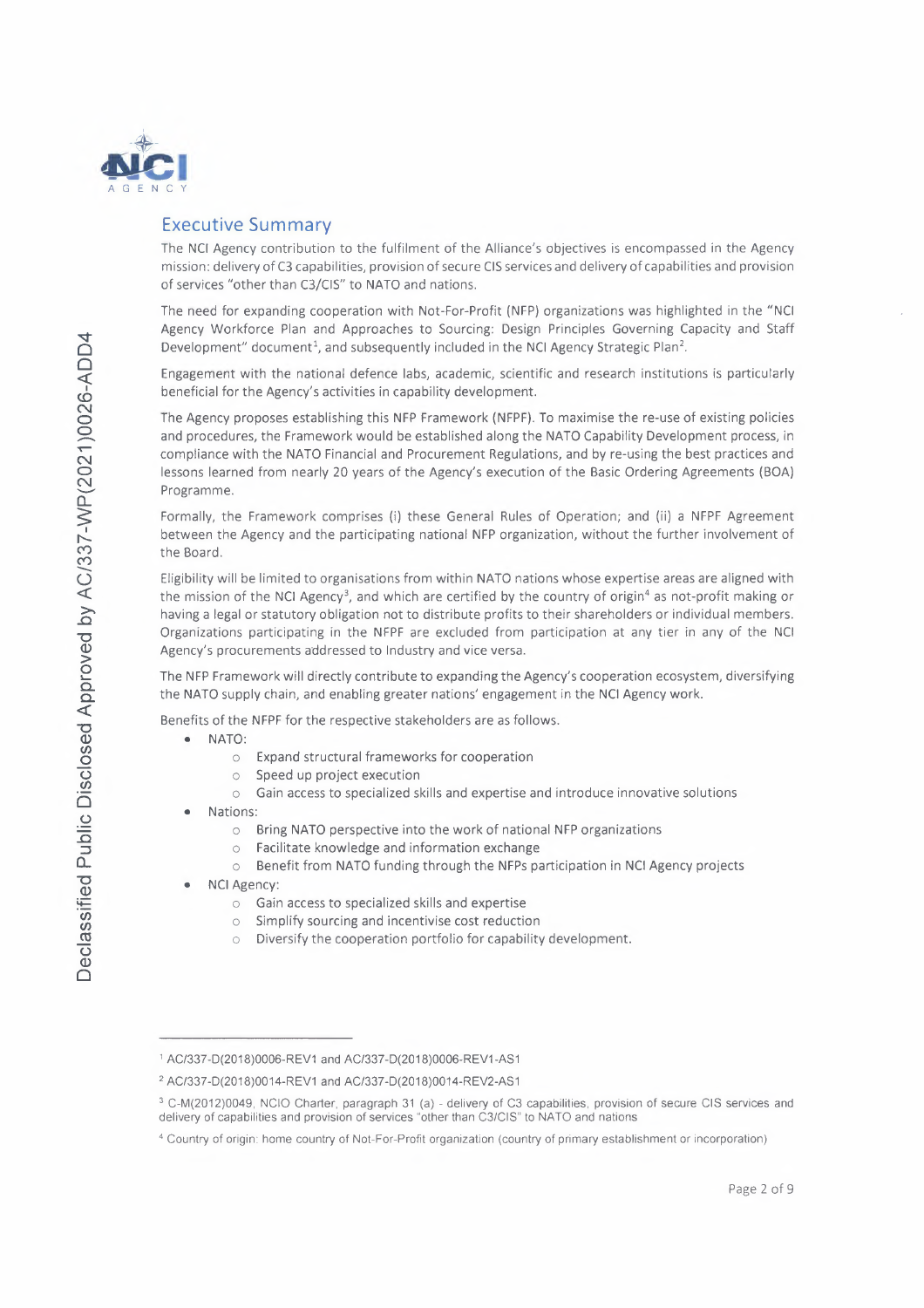

# **Table of Contents**

| 1 <sup>1</sup>   |                                                                           |  |
|------------------|---------------------------------------------------------------------------|--|
| 2.               |                                                                           |  |
| 3.               |                                                                           |  |
| $\overline{4}$ . |                                                                           |  |
| 5.               |                                                                           |  |
| 6.               |                                                                           |  |
| 7 <sup>1</sup>   |                                                                           |  |
| 1                |                                                                           |  |
| $\overline{2}$   | Annex B - Specimen Not-For-Profit Framework Declaration of Eligibility  9 |  |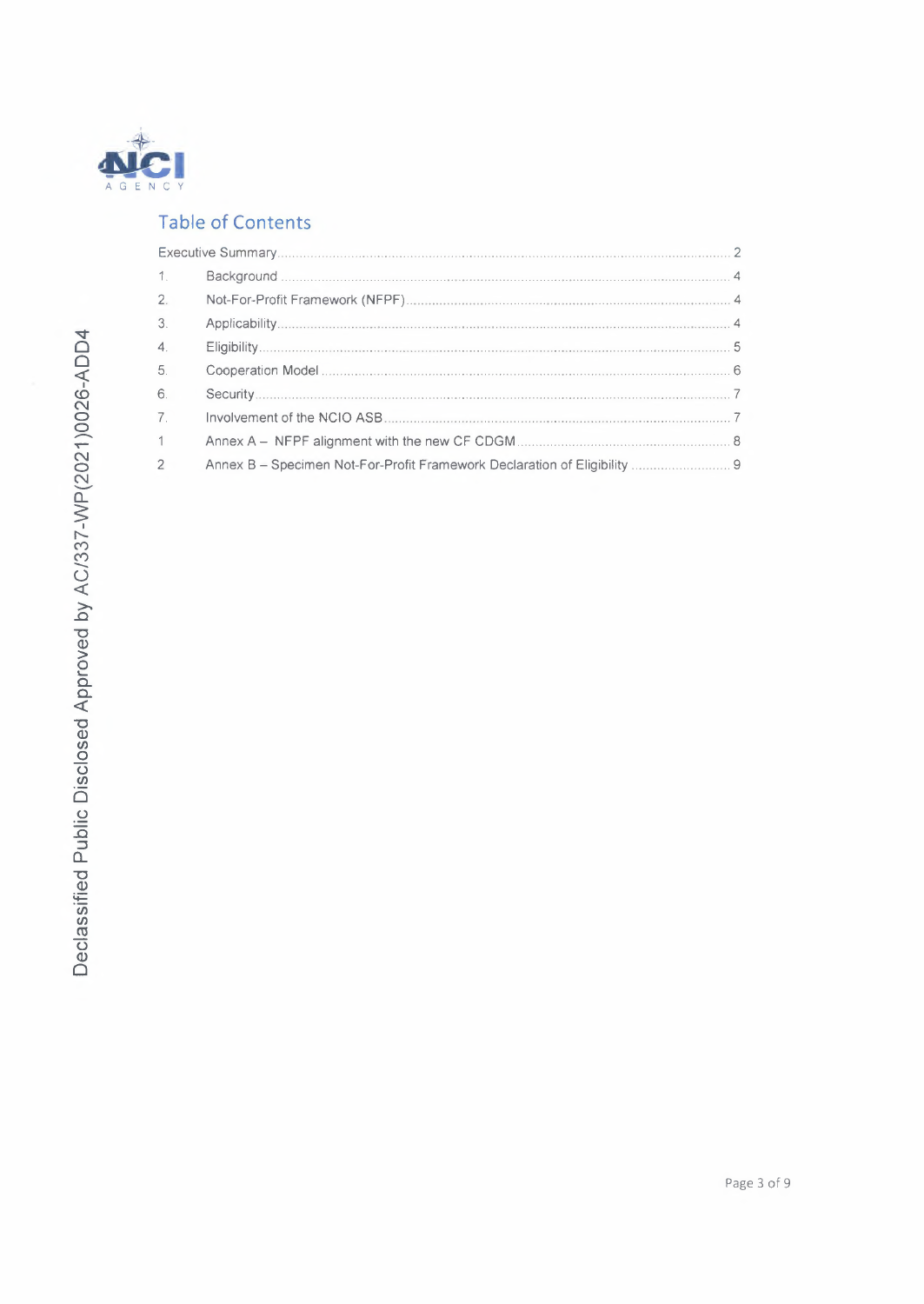

# 1. BACKGROUND

- 1.1. In order for the Agency to deliver to a high level of quality and within the prescribed timelines, the NCI Agency requires access to specialized expertise and skillsets, while retaining flexibility in the ways and means the resources are employed.
- 1.2. While delivering its overall portfolio of work, the NCI Agency utilises three primary categories of resources: NCI Agency organic staff (civilian and military), Interim Workforce Capacity (IWCs), and a limited subset of Not-For-Profit (NFP) organizations - like national labs, academia, or scientific and research organizations. This multi-sourcing provides for the necessary flexibility to align to the workload, and ensure timely availability of required skills and expertise.
- 1.3. Although various mechanisms across NATO Bodies exist, facilitating collaboration with NFP organizations, none of them are comprehensive enough to allow for supporting the execution of NCI Agency projects.
- 1.4. The purpose of the NFPF is to establish a comprehensive platform to facilitate sourcing of the work to the national NFP academic, scientific and research and other organisations with appropriate expertise, to support the execution of NCI Agency activities in capability development across NATO and national budgets.

### 2. NOT-FOR-PROFIT FRAMEWORK (NFPF)

- 2.1. These General Rules of Operation establish dedicated cooperation terms and conditions with NFP organizations, building on best practices available across NATO, like the Science for Peace and Security Programme or NCI Agency's Basic Ordering Agreements (BOA) Programme. The General Rules employ principles of applicability, eligibility and cooperation model promoting competition, as outlined in the subsequent sections.
- 2.2. The NFPF will follow the NATO Financial Regulations (NFRs) and NCIO Financial Rules and Procedures, and apply them to contracting work to the NFP organizations.
- 2.3. NFPF complements the existing cooperation with Industry, and is fully aligned with the new Common Funded Capability Delivery Governance Model.

# 3. APPLICABILITY

- 3.1. The NFPF is a sourcing method for the solicitation of pre-defined expertise and skillsets aligned with the mission of the NCI Agency - delivery of C3 capabilities, provision of secure CIS services and delivery of capabilities and provision of services "other than C3/CIS" to NATO and nations.
- 3.2. The NFPF work in capability development covers:
	- 3.2.1. For the early stage of capability development (stage 2. Requirements Development):
		- Operational expertise to support the development of operational or functional requirements,
		- Technical expertise to support the development of technical specifications,  $\bullet$
		- Scientific expertise to provide paper studies at technology readiness level 1, 2 or 3<sup>5</sup>.
	- 3.2.2. For the next stages of capability development (from the stage 3. Capability Programme Planning):
		- Technological expertise to assess innovation at technology readiness level 4, 5 or 6<sup>6</sup>,  $\bullet$
		- Expertise in programme management support.
- 3.3. NFPF can be used in support of various types of activities, whenever applicable and beneficial, irrespective of the source of funding, like for example in execution of the scientific Programme of Work, research and development, implementation of projects or provision of services.

<sup>&</sup>lt;sup>5</sup> TRL (Technology readiness level) 1, 2, 3: Basic and Applied research.

<sup>&</sup>lt;sup>6</sup> TRL (Technology readiness level) 4, 5, 6: Prototype (small scale, large scale, system).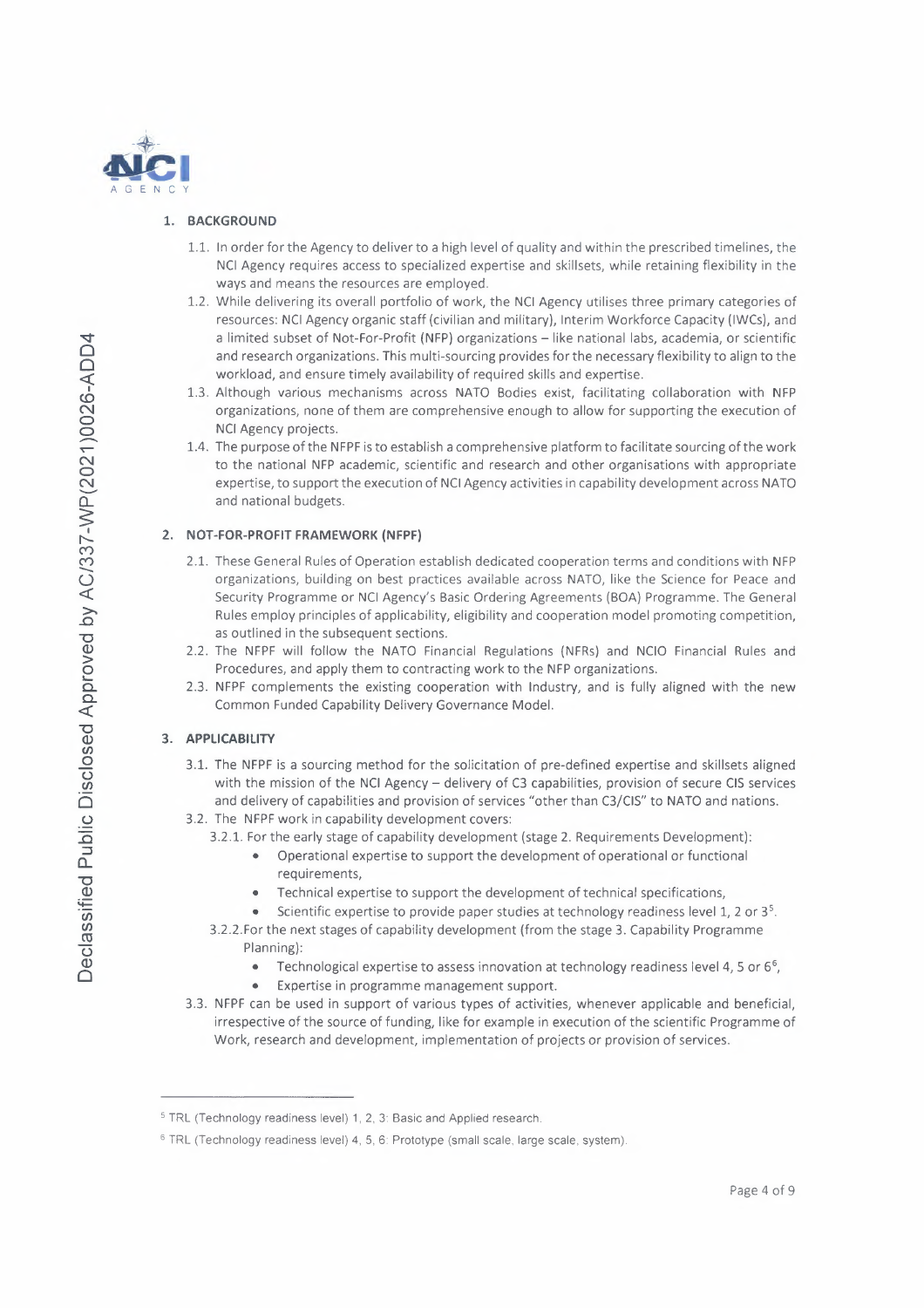

- 3.4. The listing of pre-defined expertise and skillset areas is adopted from Skills Framework for the Information Age (SFIA)<sup>7</sup>.
- 3.5. Graphical representation in Annex A explains how the NFPF complements the existing cooperation with Industry, and how it plays along the new Common Funded Capability Delivery Governance Model.

# **4. ELIGIBILITY**

- 4.1. Eligibility criteria
	- a) Eligibility would be limited to Not-For-Profit academic, scientific and research or other governmental organisations from within the NATO nations, whose expertise areas are aligned with the mission of the NCI Agency - delivery of C3 capabilities, provision of secure CIS services and delivery of capabilities and provision of services "other than C3/CIS" to NATO and nations; and which are certified by the country of origin as not-profit making or having a legal or statutory obligation not to distribute profits to its shareholders or individual members.
	- b) Excluded from NFPF participation will be organizations that include industries in their memberships.
- 4.2. Organizations participating to the NFPF are excluded from participation at any tier in any of the NCI Agency's procurements addressed to Industry and vice versa. Only NFP organizations from participating nations are eligible to participate in the activity, unless otherwise decided by the respective NATO Resource Committee.
- 4.3. NFPF Declaration of Eligibility
	- a) Eligibility of NFP organizations is established by means of a "NFPF Declaration of Eligibility" {NFPF DoE). Countries of origin would be asked by the NCI Agency via national delegations to nominate eligible organisations for inclusion in the NFPF. Criteria for eligibility shall be followed, and assessed at the national level. The NFPF DoEs will have a validity period of five years.
	- b) NFPF DoEs should be supplied to the NCI Agency through the national delegation to NATO of the NFP organization's country of origin.
	- c) NFPF DoE will contain the full statutory name and address of the NFP organization. The country of origin must declare that these NFP organizations:
		- have expertise areas aligned with the mission of the NCI Agency delivery of C3 capabilities, provision of secure CIS services and delivery of capabilities and provision of services "other than C3/CIS" to NATO and nations;
		- are not-profit making or having a legal or statutory obligation not to distribute profits to their shareholders or individual members;
		- have the necessary financial, technical and professional competence to be admitted by the Government of the country of origin as bidders were it responsible for awarding contracts of this nature under the NFPF.

The NFP organization should have provided or be presently providing services similar to those required under NFPF to other customers or can be expected to show to the NCI Agency the capability of doing so through its response to the NFPF RFQ. Countries of origin should avoid including the NFP organizations which would not be likely to bid for the kind of work envisaged.

d) The specimen declaration of eligibility, derived from the one applicable to the NSIP procurements is attached (Annex B). This is to be issued to the NCI Agency by the government of the NFP's country of origin, or by another authority designated for this purpose. The national offices designated in the respective nations to provide declarations of eligibility for participation of their Industries to the NSIP procurements (International Competitive Bidding

<sup>7</sup>The current standard of the SFIA is available at https://www.sfia-online.org/en/framework/sfia-7/skills-home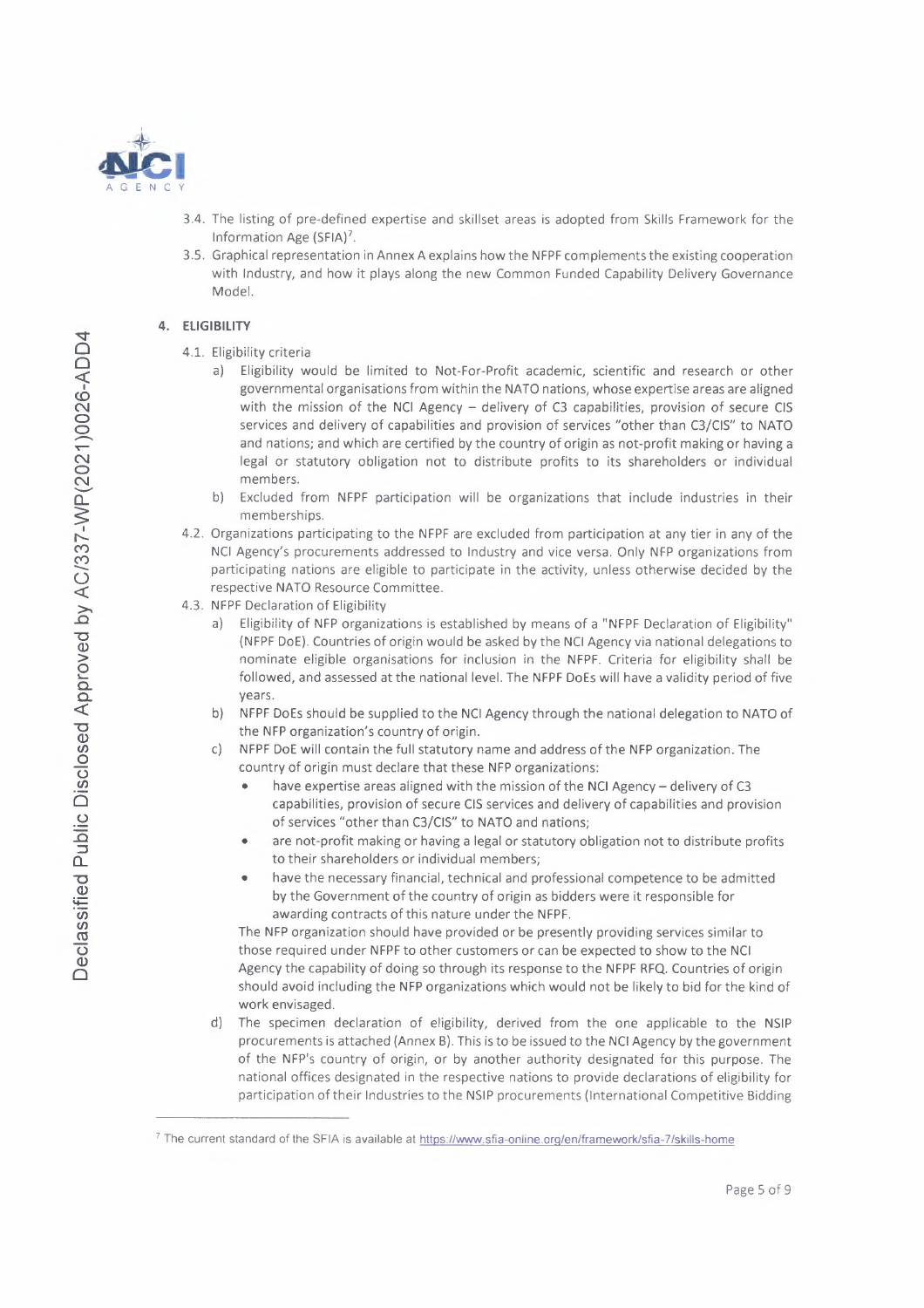

(ICB) and BOA Programme), would be ideally placed to lead the issuance of declarations for the national NPF organizations' participation to the NFPF. These national offices are typically located within the structures of ministry of economy or equivalent.

- e) ln case of assessing eligibility of an NFP organisation for which the current designated national office is not the appropriate authority, national coordination would be required with the respective national office proper for that NFP organization (e.g. in case of academia ministry of education or equivalent) .
- f) The specimen declaration of eligibility, derived from the one applicable to the NSIP procurements is attached (Annex B).

#### **S. COOPERATION MODEL**

#### 5.1. TWO-STEP CONTRACTING PROCEDURE

NFPF cooperation model will be a two-step contracting procedure. At first, NFPF Agreements will be signed between the NCI Agency and NFP organizations for participation in the NFP Framework. Then, at the second step, competitions for NFPF Task Orders will be conducted amongst the NFPF Agreement holders in support of specific NCI Agency requirements.

5.2. NFPF AGREEMENTS

NFPF Agreements will have validity period of five years and will be subject to a renewed NFPF Declaration of Eligibility (NFPF DoE). The following process will be used for establishing NFPF Agreements:

- a) The national NFP organization downloads the NFPF InfoPack<sup>8</sup> from the NCI Agency website;
- b) The national NFP organization submits the NFP application to the NCI Agency  $(1)$  filled-in NFPF Agreement template and (2) NFP's expertise and skillset areas adopted from SFIA;
- c) NCI Agency requests the NFPF DoE via the respective national delegation to NATO;
- d) NCI Agency receives NFPF DoE via the respective national delegation to NATO;
- e) NCI Agency negotiates/establishes the NFPF Agreement with the national NFP organization.
- 5.3. NFP TASK ORDERS

The following process will be used for sourcing NFP support and awarding Task Orders against the NFPF Agreements:

- a) The Agency will publish opportunities on the Agency website.
- b) The timeline for submission of proposals will be usually within four weeks, although it can be longer depending on the complexity of the requirements. The Agency bidding documents may include terms and conditions to supplement the basic terms of the NFPF Agreements and reflect particular circumstances for the execution of the individual Task Order being competed (security, intellectual property, participation by NFPs consortia etc.) .
- c) Only those NFP organizations having concluded a NFPF Agreement will be eligible to submit proposals.
- d) As a general rule, the Task Order will be awarded to the lowest compliant bidder .
- e) The financial terms of the Task Orders will be defined according to the most appropriate compensation arrangement considering the circumstances of each case. This may include any (or a combination) of the following pricing arrangements: firm-fixed price, time and material or labour-hour arrangements. Off-site and on-site execution will be possible, depending on the nature of work and with due consideration to the applicable security classification.

<sup>&</sup>lt;sup>8</sup> The NFPF InfoPack will include: NFPF General Rules of Operation, template NFPF Agreement and listing of predefined expertise and skillset areas as adopted from Skills Framework for the Information Age (SFIA)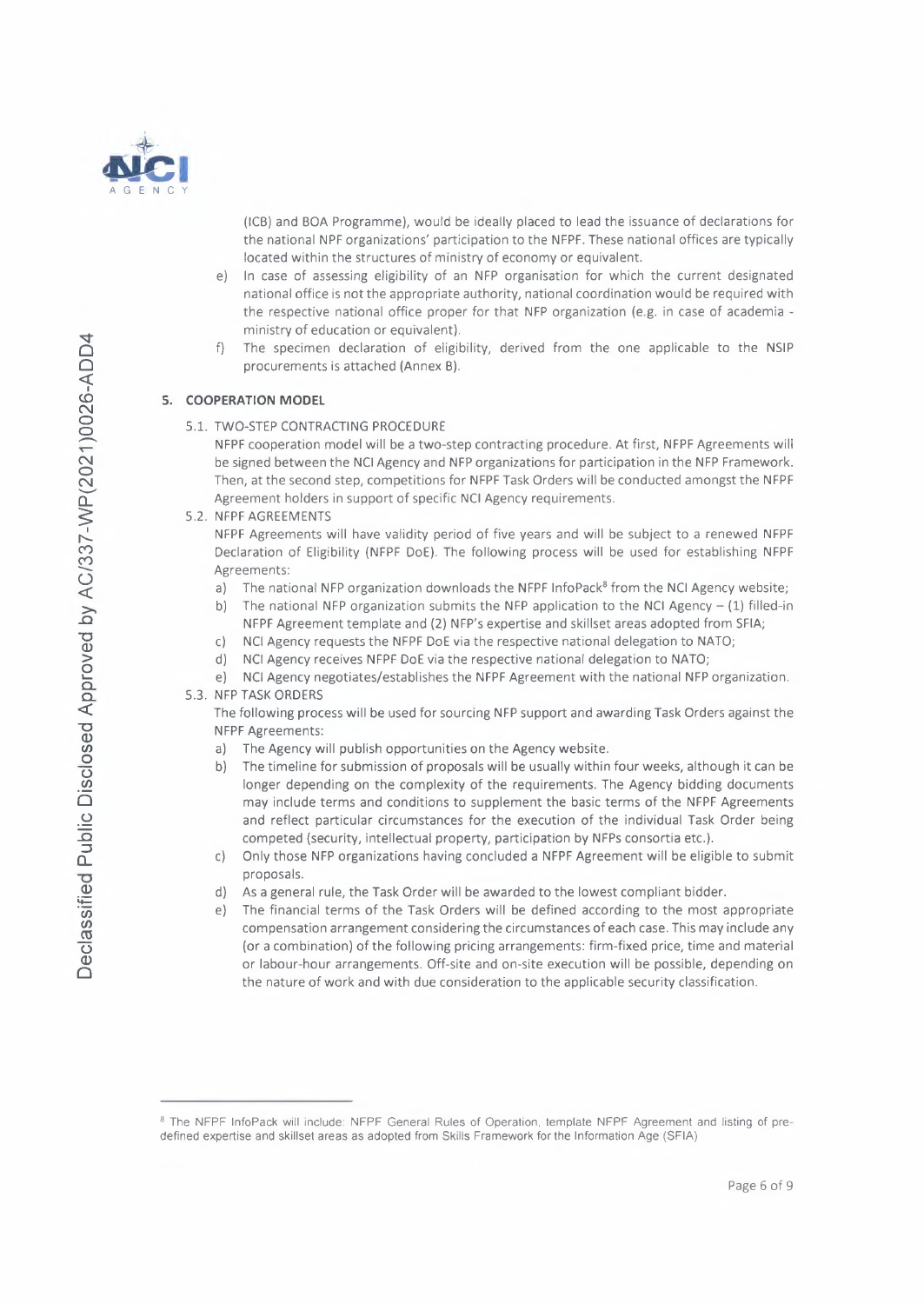

#### 5.4. PROCUREMENT RULES

Procurement will follow the agreed rules set forth in the NFRs<sup>9</sup> and the NCIO Financial Rules and Procedures (FRPs), in particular with respect to the Established Financial Limits of Discretionary Power (EFL)<sup>10</sup> and General Procurement Policy. Procurement shall be governed by the following  $minimum$  competition requirements $^{11}$ .

- Goods and services estimated to cost less than the equivalent of Level B of the EFL ( $E20,000$ ) a) may be procured from known suppliers without competitive bidding;
- b) Goods and services of which the cost is estimated to exceed the equivalent of Level B of the EFL (€20,000) but below twice Level B of the EFL (€40,000) shall be procured through soliciting offers from at least three suppliers known to meet the technical and commercial standards;
- $\mathsf{C}$ Goods and services with an estimated cost exceeding twice Level B of the EFL (€40,000) but below Level D of the EFL (€160,000) shall be procured through soliciting offers from at least five suppliers known to meet the technical and commercial standards.
- d) Formal procurement, consisting of full and open competition within the NFP enrolments, for all procurement actions exceeding Level D of the EFL (€160,000).

#### 6. SECURITY

- 6.1. It is not necessary that the NFP organization applying for participation to NFPF is security-cleared in order to sign NFPF Agreement. If a NFPF Task Order requires security clearances this will be mentioned in the special terms and conditions for the Task Order in question (see paragraph 5.3).
- 6.2. NFPs will comply with all security measures prescribed by the respective national security authority and by NATO, referenced in the NFPF Task Order. They will be responsible for the safeguarding of classified information, documentation, material and equipment entrusted to them or generated by them in connection with the NFPF Task Order in accordance with the NATO security regulations.

#### 7. INVOLVEMENT OF THE NCIO ASB

- 7.1. Further to approval of the NFPF General Rules of Operation, the Agency Supervisory Board will be invited to approve any revision of the NFPF General Rules of Operation.
- 7.2. The Agency will report each year to the ASB on the number of NFPF Agreements signed, and on the value and NFPs benefiting from the issued NFPF Task Orders.

<sup>&</sup>lt;sup>10</sup> The amounts listed are presented for illustrative purposes and are derived from Council agreed Review of the NATO Financial Regulations (C-M(2015)0025), Article 12and the NCIO Financial Rules and Procedures, Article XII sub paragraph 1

<sup>&</sup>lt;sup>11</sup> AC/337-D(2016)0014-REV1-AS1, NClO Financial Rules and Procedures, Article XXXII sub paragraph 7.